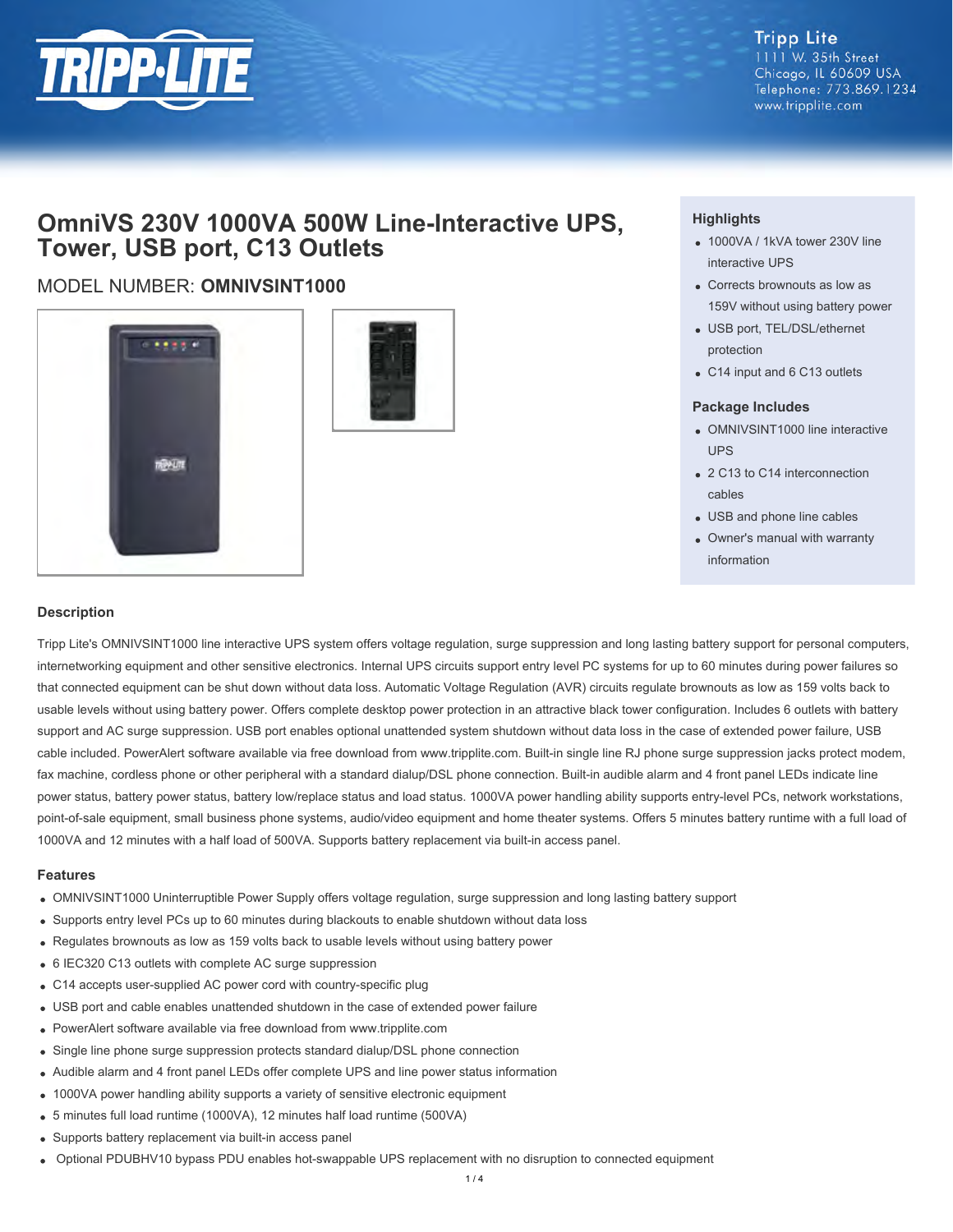

Attractive full color retail packaging

# **Specifications**

| <b>OUTPUT</b>                                      |                                                                                                                            |  |
|----------------------------------------------------|----------------------------------------------------------------------------------------------------------------------------|--|
| Output Volt Amp Capacity (VA)                      | 1000                                                                                                                       |  |
| Output Watt Capacity (Watts)                       | 500                                                                                                                        |  |
| Nominal Output Voltage(s)<br>Supported             | 220V; 230V; 240V                                                                                                           |  |
| Nominal Voltage Details                            | 230V inverter nominal voltage output                                                                                       |  |
| <b>Frequency Compatibility</b>                     | 50 / 60 Hz                                                                                                                 |  |
| <b>Output Voltage Regulation (Battery</b><br>Mode) | $+/- 5%$                                                                                                                   |  |
| <b>Output Receptacles</b>                          | $(6)$ C <sub>13</sub>                                                                                                      |  |
| Included Output Power Cables                       | Includes 2 C13 to C14 output power cables                                                                                  |  |
| Hot-Swap PDU options                               | PDUBHV10 (2U / 8 C13 outlets)                                                                                              |  |
| Output AC Waveform (AC Mode)                       | Sine wave                                                                                                                  |  |
| Output AC Waveform (Battery Mode)                  | PWM sine wave                                                                                                              |  |
| <b>INPUT</b>                                       |                                                                                                                            |  |
| Rated input current (Maximum Load)                 | 2.4A                                                                                                                       |  |
| Nominal Input Voltage(s) Supported                 | <b>230V AC</b>                                                                                                             |  |
| <b>UPS Input Connection Type</b>                   | C14 inlet                                                                                                                  |  |
| UPS Input Connection Description                   | Attached 15cm line cord with C14 inlet. The C14 inlet accepts a user-supplied AC power cord with country specific<br>plug. |  |
| UPS Input Cord Length (ft.)                        | 0.5                                                                                                                        |  |
| UPS Input Cord Length (m)                          | 0.2                                                                                                                        |  |
| Input Phase                                        | Single-Phase                                                                                                               |  |
| <b>BATTERY</b>                                     |                                                                                                                            |  |
| Full Load Runtime (min.)                           | 5 min. (500w)                                                                                                              |  |
| Half Load Runtime (min.)                           | 12 min. (250w)                                                                                                             |  |
| DC System Voltage (VDC)                            | 12                                                                                                                         |  |
| Battery Recharge Rate (Included<br>Batteries)      | Less than 9 hours from 10% to 90%                                                                                          |  |
| Internal UPS Replacement Battery<br>Cartridge      | <b>RBC51</b>                                                                                                               |  |
| <b>Battery Access</b>                              | Battery access door                                                                                                        |  |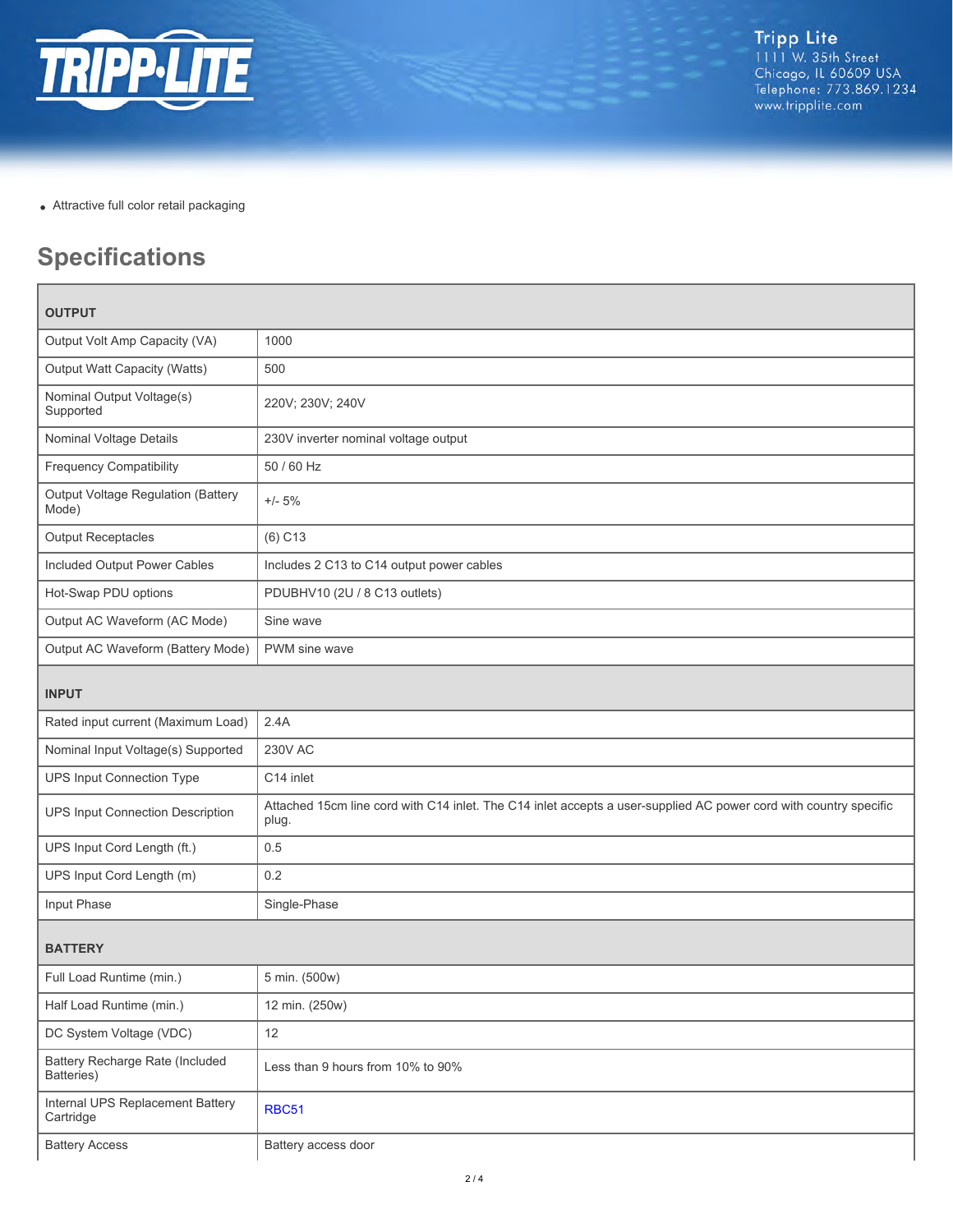

| <b>Battery Replacement Description</b>                           | Hot-swappable, user replaceable batteries                                                                                        |  |
|------------------------------------------------------------------|----------------------------------------------------------------------------------------------------------------------------------|--|
| <b>VOLTAGE REGULATION</b>                                        |                                                                                                                                  |  |
| Voltage Regulation Description                                   | Automatic voltage regulation (AVR) maintains line power operation with input voltage as low as 159                               |  |
| <b>Undervoltage Correction</b>                                   | Input voltages between 159 and 199 are boosted by 14%                                                                            |  |
| <b>USER INTERFACE, ALERTS &amp; CONTROLS</b>                     |                                                                                                                                  |  |
| Switches                                                         | 2 Switches control off/on power status and alarm-cancel/self-test operation                                                      |  |
| Alarm Cancel Operation                                           | Power-fail alarm can be silenced using alarm-cancel switch; once silenced, alarm will re-sound to indicate<br>low-battery status |  |
| Audible Alarm                                                    | Audible alarm indicates power-failure and low-battery conditions                                                                 |  |
| <b>LED Indicators</b>                                            | 4 LEDs indicate line power, battery power, overload and battery low/replace status                                               |  |
| <b>SURGE / NOISE SUPPRESSION</b>                                 |                                                                                                                                  |  |
| UPS AC Suppression Joule Rating                                  | 508                                                                                                                              |  |
| UPS AC Suppression Response<br>Time                              | Instantaneous                                                                                                                    |  |
| <b>UPS Dataline Suppression</b>                                  | 1 line TEL/DSL (1 in / 1 out)                                                                                                    |  |
| EMI / RFI AC Noise Suppression                                   | Yes                                                                                                                              |  |
| <b>PHYSICAL</b>                                                  |                                                                                                                                  |  |
| Installation Form Factors Supported<br>with Included Accessories | Tower                                                                                                                            |  |
| Installation Form Factors Supported<br>with Optional Accessories | Wallmount (UPSWM - tower mounting kit)                                                                                           |  |
| Primary Form Factor                                              | Tower                                                                                                                            |  |
| <b>UPS Power Module Dimensions</b><br>(hwd, in.)                 | $10.8 \times 5.2 \times 7.5$                                                                                                     |  |
| <b>UPS Power Module Dimensions</b><br>(hwd, cm)                  | 27.3 x 13.3 x 19                                                                                                                 |  |
| UPS Power Module Weight (lbs.)                                   | 16.7                                                                                                                             |  |
| UPS Power Module Weight (kg)                                     | 7.6                                                                                                                              |  |
| UPS Shipping Dimensions (hwd / in.)                              | 14 x 8.5 x 11                                                                                                                    |  |
| UPS Shipping Dimensions (hwd /<br>cm)                            | 35.6 x 21.6 x 27.9                                                                                                               |  |
| Shipping Weight (lbs.)                                           | 19.7                                                                                                                             |  |
| Shipping Weight (kg)                                             | $8.9\,$                                                                                                                          |  |
| <b>UPS Housing Material</b>                                      | <b>PVC</b>                                                                                                                       |  |
| <b>ENVIRONMENTAL</b>                                             |                                                                                                                                  |  |